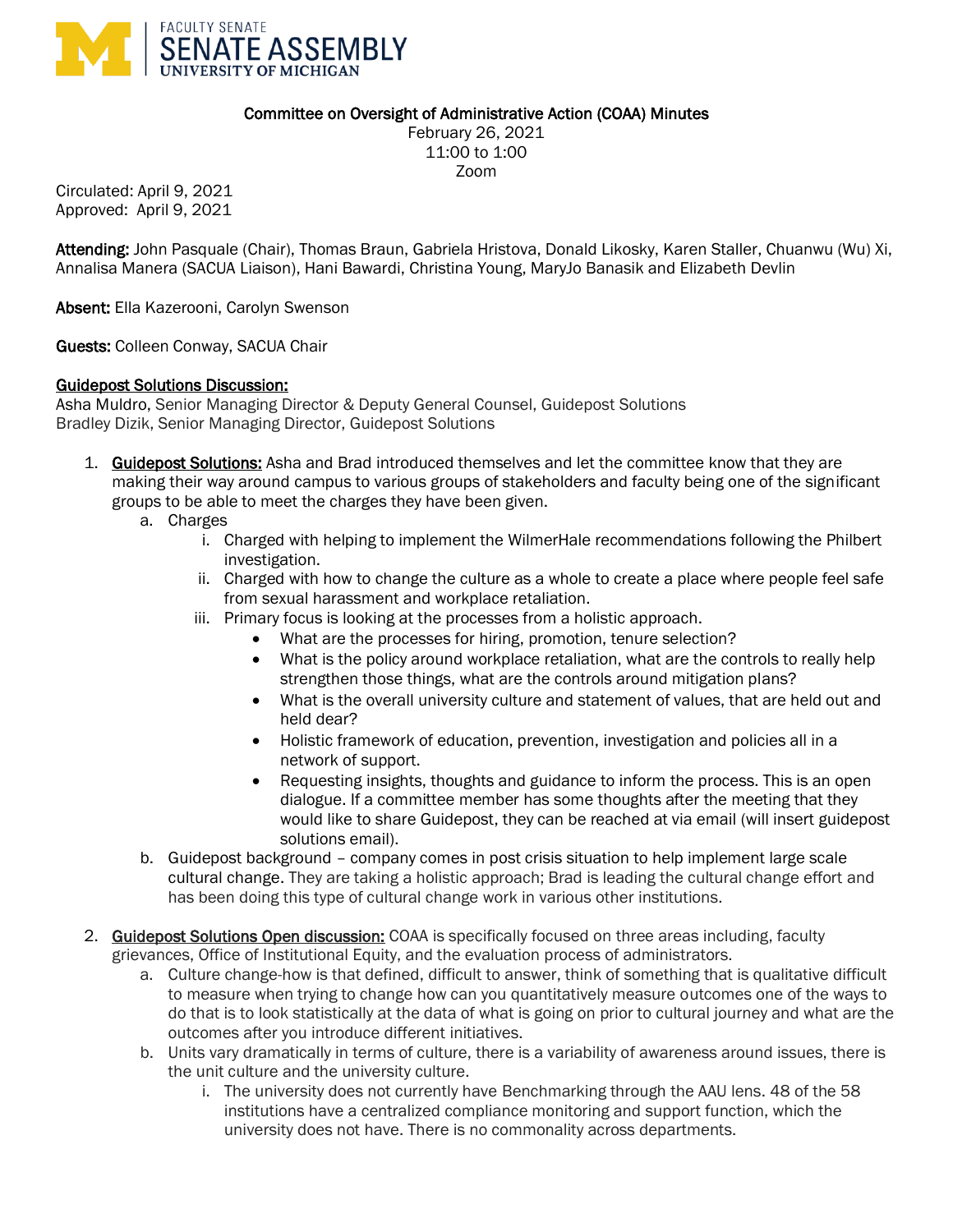

- ii. Guidepost Solutions has been authorized to move forward and work with Sonya Jacobs from Michigan Medicine to define a statement of values, ethics and standards for the university.
	- This is important in how the university defines accountability. The standards will communicate the set expectations and allow ability for authority to hold not just individuals but units accountable for allowing patterns and trends to occur.
	- The university will want to harness the positives in variability/diversity within units, without it being a contributing factor in the excuse of decentralization that does not allow the university to build a control environment.
- c. Evaluation process for administrators
	- i. There is no current process that will allow issues to be raised about department chair or dean other than to a department chair or dean.
	- ii. Evaluation feedback comes in two areas: a numerical evaluation that is published, and the comments evaluation that is sent directly to the administrator which is not archived.
	- iii. Originally evaluation comments were meant to be a form of self-improvement not a means of reporting.

Recommendations:

- Guidepost suggested retrospective background checks for administrators, deans, and chairs.
- Committee members recommended that administrator evaluations reflect the current faculty feedback quantitative and qualitative structure, where the files are maintained and available. If privacy is an issue, there are AI and other technological solutions that can use language identification that can flag an issue without requiring extensive review processes.
- Administrator evaluations should be weighed when administrator is up for promotion or renewal.
- Those filling out evaluations should be advised that the feedback will be taken into consideration when making renewal and promotion considerations for administrators.
- Committee members recommended better and consistent communication from the university about disclosure channels and hotlines and anti-retaliation protections available.
- Committee members suggested greater transparency on what the decision-making processes are in order to create more certainty on how decisions are made and who you can lobby.
- d. Faculty Grievances and OIE Feedback: Committee members will email Guidepost Solutions directly with additional feedback due to meeting time constraints.
- 3. Minutes were approved for January 22, 2021.

## 4. Colleen Conway and open discussion:

- a. AEC Feedback:
	- i. AEC will move forward this year as in previous years with a note from the president stating that the process is being restructured and this will be the last year that the process will proceed as it exists now.
	- ii. Committee recommended that a paragraph about historical context.
	- iii. This year only numerical data will be collected and available to everyone.
- b. Values statement:
	- i. COAA will have an opportunity to review the values statement that Guidepost is putting together in the spring.

# 5. Communication:

- a. Recommended a committee member can contribute to a faculty perspective piece to communicate the committee goals, charges and to inform faculty of the creation of the new committee and how it can be a resource to faculty.
- b. COAA will present to SACUA and Senate Assembly on May 10. In the report Chair Pasquale will make it clear that the focus of the committee is to connect the dots.